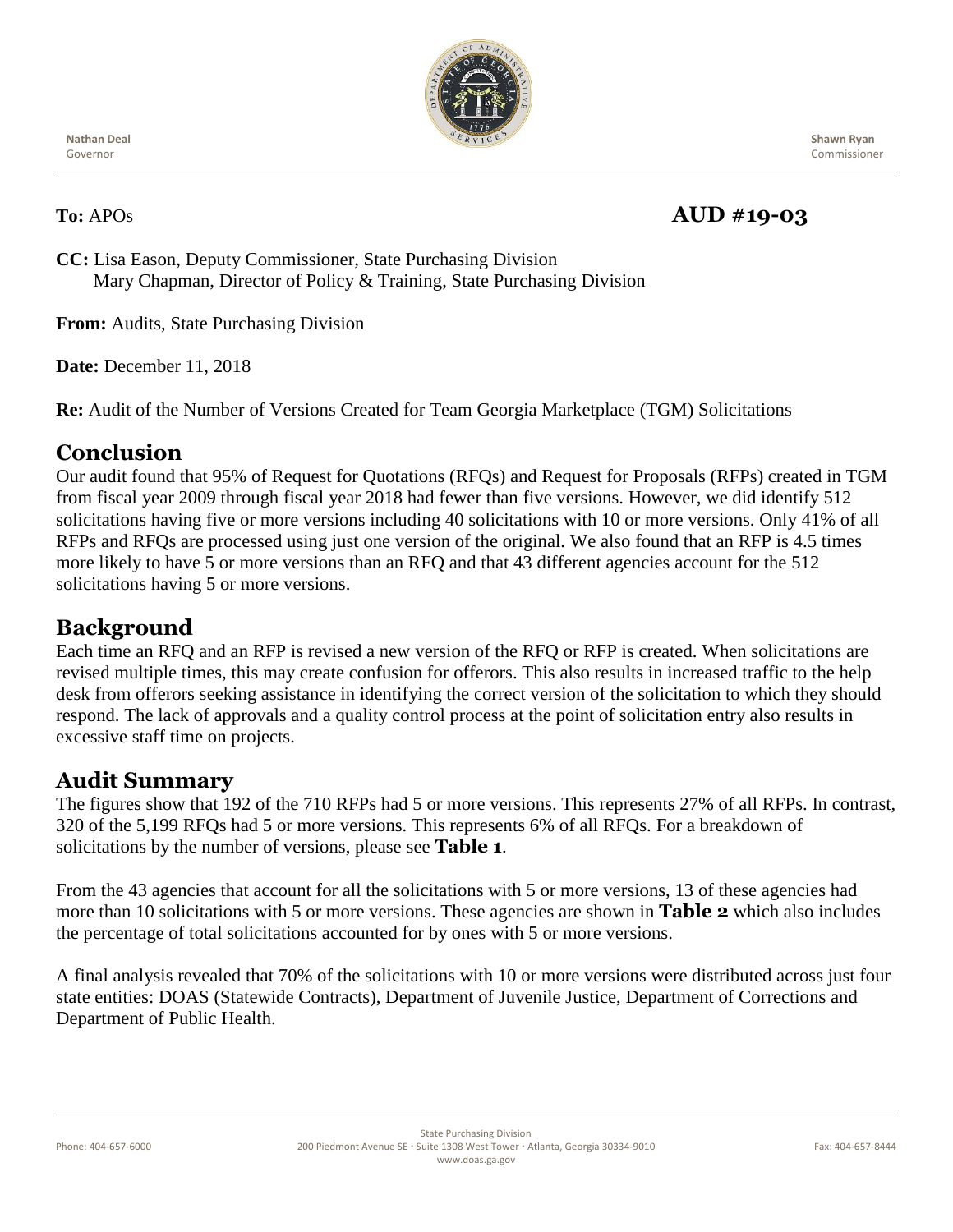| <b>Type</b><br><b>Number of Versions</b> | <b>RFP</b>   | <b>RFQ</b> | <b>Total</b>   |
|------------------------------------------|--------------|------------|----------------|
| 25                                       | 1            |            | 1              |
| 24                                       | $\mathbf{1}$ |            | $\mathbf{1}$   |
| 19                                       |              | 1          | $\mathbf{1}$   |
| 16                                       | 1            |            | 1              |
| 14                                       | 3            | 1          | $\overline{4}$ |
| 13                                       | 6            |            | 6              |
| 12                                       | 6            | 1          | 7              |
| 11                                       | 4            | 4          | 8              |
| 10                                       | 6            | 5          | 11             |
| 9                                        | 18           | 13         | 31             |
| 8                                        | 21           | 20         | 41             |
| 7                                        | 22           | 45         | 67             |
| 6                                        | 43           | 79         | 122            |
| 5                                        | 60           | 151        | 211            |
| 4                                        | 92           | 357        | 449            |
| 3                                        | 124          | 811        | 935            |
| $\overline{2}$                           | 134          | 1,449      | 1,583          |
| 1                                        | 168          | 2,262      | 2,430          |
| Source: Team Georgia Marketplace (TGM)   |              |            |                |

### **Table 1 Solicitations by Number of Versions and**

| TUVIL 4<br>Number of Solicitations with 5 or more versions by State Entity |                                    |                               |                                   |  |  |  |
|----------------------------------------------------------------------------|------------------------------------|-------------------------------|-----------------------------------|--|--|--|
| <b>State Entity</b>                                                        | <b>Number</b><br>with 5 or<br>more | Total<br><b>Solicitations</b> | <b>Percent of</b><br><b>Total</b> |  |  |  |
| Transportation, Department of                                              | 83                                 | 1,330                         | 6%                                |  |  |  |
| Corrections, Department of                                                 | 70                                 | 853                           | 8%                                |  |  |  |
| DOAS (Statewide Contracts)                                                 | 64                                 | 144                           | 44%                               |  |  |  |
| Human Services, Department of                                              | 48                                 | 287                           | 17%                               |  |  |  |
| <b>DBHDD</b>                                                               | 37                                 | 546                           | 7%                                |  |  |  |
| Public Health, Department of                                               | 33                                 | 133                           | 25%                               |  |  |  |
| Juvenile Justice, Department of                                            | 20                                 | 235                           | 9%                                |  |  |  |
| Defense, Department of                                                     | 15                                 | 92                            | 16%                               |  |  |  |
| Public Safety, Department of                                               | 15                                 | 171                           | 9%                                |  |  |  |
| DOAS (Agency)                                                              | 12                                 | 107                           | 11%                               |  |  |  |
| Driver Services, Department of                                             | 12                                 | 64                            | 19%                               |  |  |  |
| Natural Resources, Department of                                           | 12                                 | 519                           | 2%                                |  |  |  |
| Community Health, Department of                                            | 11                                 | 95                            | 12%                               |  |  |  |
| Source: Team Georgia Marketplace (TGM)                                     |                                    |                               |                                   |  |  |  |

**Table 2**